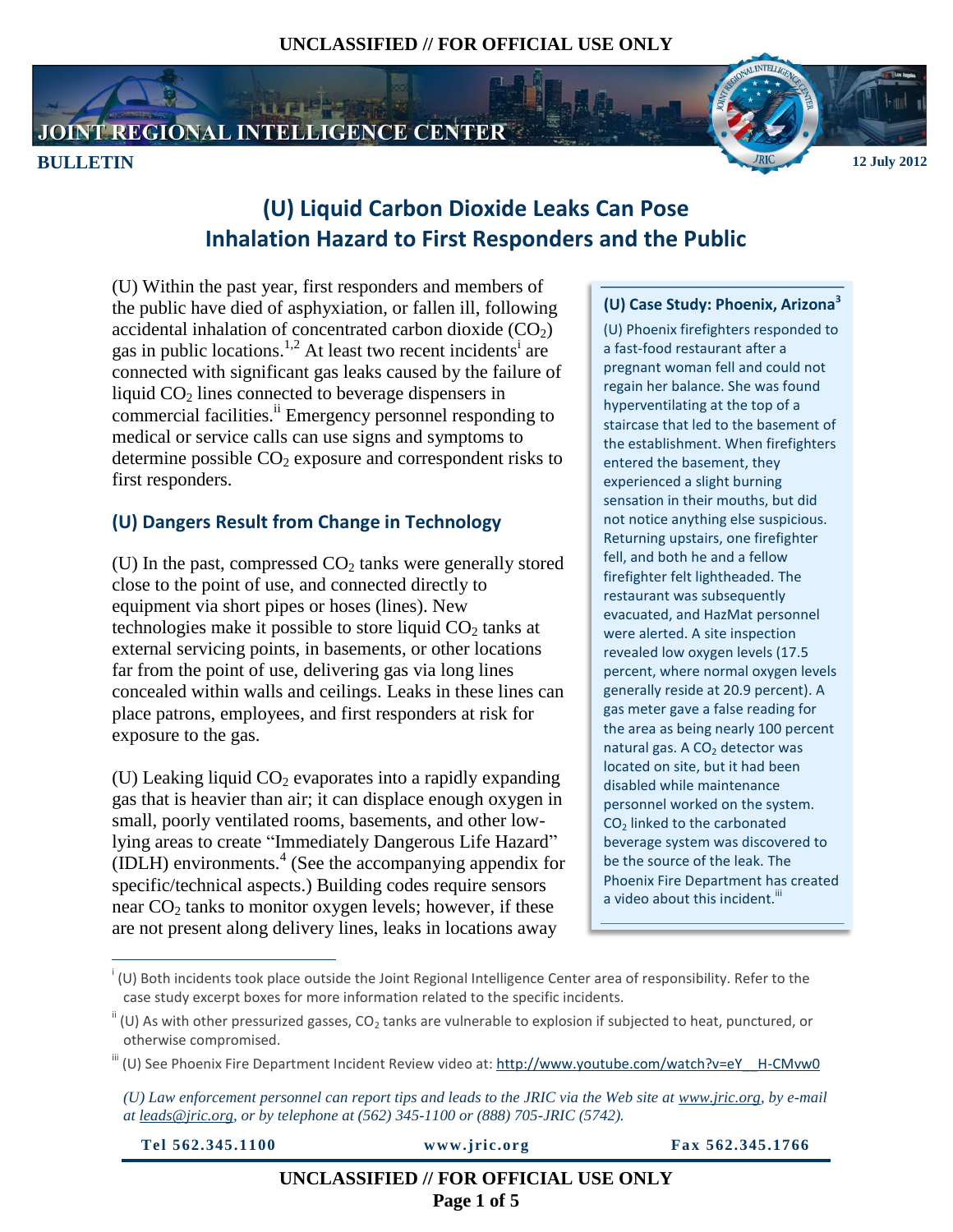

**BULLETIN 12 July 2012**

from the tanks may go undetected.<sup>5</sup> Sensors may be susceptible to failure or tampering.

#### **(U) Common Uses, Hazards of Liquid CO<sup>2</sup>**

(U)  $CO<sub>2</sub>$  is a slightly toxic, odorless, colorless gas that has a mildly pungent, acid taste. It is a gas at standard temperature and pressure conditions, but is commonly compressed into a liquid for easier transportation, usage, and cost efficiency. It is commonly utilized in the beverage industry to carbonate and dispense soft drinks, beer, and wine, and to prevent fungal and bacterial growth.<sup>7</sup>

(U) Leaks generally occur when tanks are being refilled, or after high-usage periods, and may not be immediately recognized due to the lack of odor or other indicators. In poorly ventilated, enclosed areas such as basements or bathrooms, the gas can displace oxygen, posing an inhalation hazard to those nearby.<sup>8</sup>

#### **(U) Indicators of Possible CO<sup>2</sup> Exposure**

#### **(U) Case Study: Pooler, Georgia<sup>6</sup>**

(U) Leaking  $CO<sub>2</sub>$  in the restroom of a fast-food restaurant in southern Georgia contributed to the death of an 80-year-old woman, and caused nine others to fall ill. Investigators measured very high levels of  $CO<sub>2</sub>$  in the restroom and adjacent walls. A failure in the reinforced plastic tubing that ran through the restroom wall, which connected the establishment's CO<sub>2</sub> tank to the beverage machine, was discovered to be the source of the leak. A total of 10 people, including three firefighters, were sent to the hospital after succumbing to the fumes trapped in the restroom area.

(U) Obvious shortness of breath with visible symptoms will occur as the body compensates for lack of oxygen. The effects of oxygen deficiency, combined with the effects of  $CO<sub>2</sub>$  toxicity, may cause an individual to feel ill, potentially showing signs such as headache, nausea, dizziness, or mental confusion.<sup>9,10</sup> Most individuals will begin to show signs and symptoms when exposed to concentrations of  $CO<sub>2</sub>$ , starting as low as seven percent, for approximately 15 minutes; symptoms may vary according to the level of  $CO<sub>2</sub>$  concentration and length of exposure.<sup>11,12</sup>

(U) Signs and symptoms indicating possible exposure to  $CO<sub>2</sub>$  include:<sup>13</sup>

- (U) Shortness of breath
- (U) Dizziness
- (U) Headaches and drowsiness
- (U) Stinging of nose and throat
- (U) Nausea and vomiting
- (U) Excitation, excess salivation, rapid breathing
- (U) Confusion
- (U) Unconsciousness
- $\bullet$  (U) Frostbite or frozen skin from contact with escaping liquid or vapor cloud<sup>14</sup>

**Tel 562.345.1100 www.jric.org Fax 562.345.1766**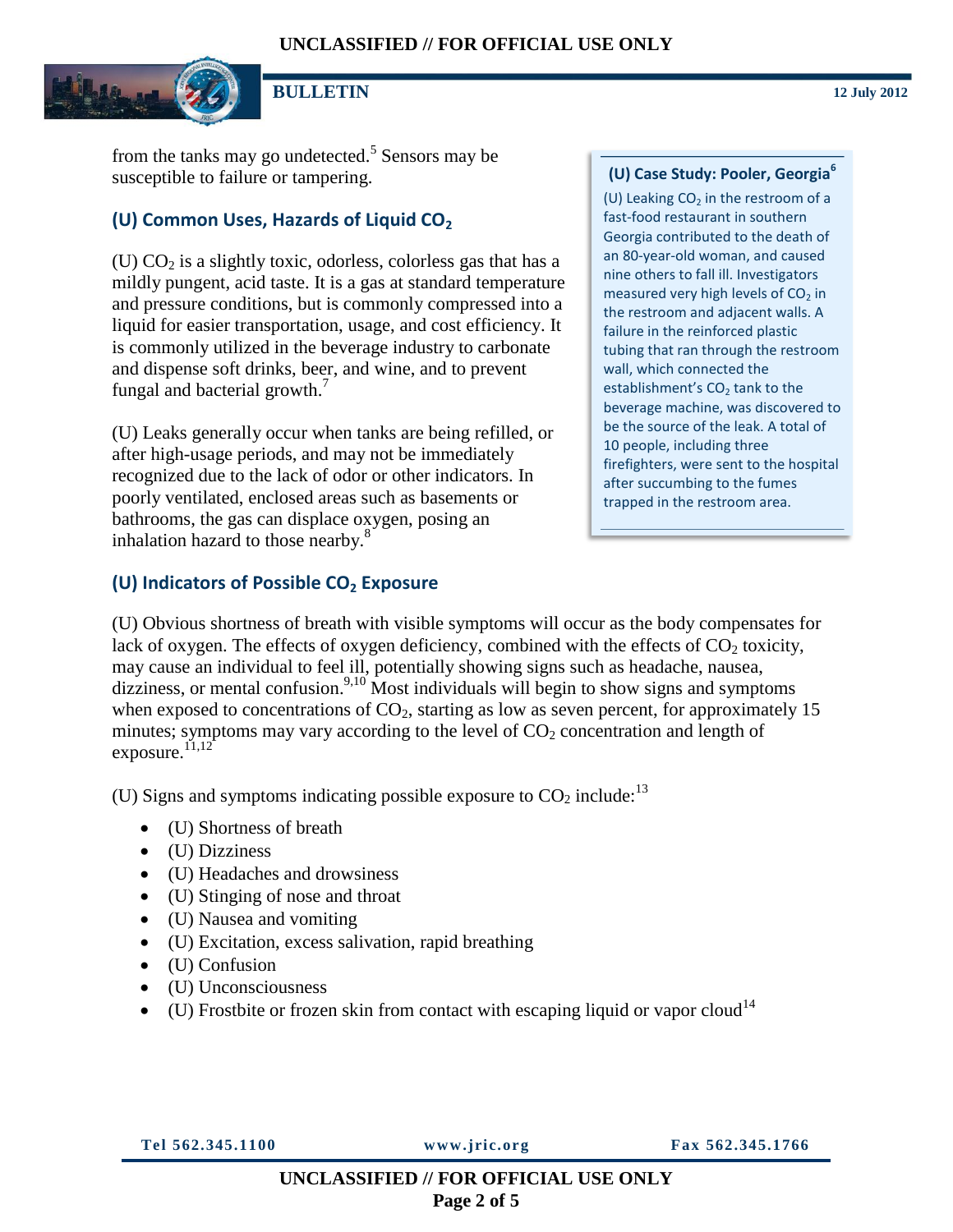

## **(U) Personal Protective Equipment**

(U) High concentrations of gas can be lethal; therefore precautionary measures should be taken to ensure the safety of first responders; follow your agency's guidelines regarding response protocol and equipment. Specialized personal protective equipment (PPE) should be used when entering a situation that could potentially, or is confirmed, to involve a leakage of  $CO<sub>2</sub>$ . This includes specialized equipment. Persons should not be allowed into the area unless properly trained and equipped until deemed safe by responsible agencies.

(U) Necessary PPE when confronting any  $CO<sub>2</sub>$  leak:

(U) Positive pressure self-contained breathing apparatus (SCBA)

(U) Optional PPE, depending on amount of training:

- (U) Wear full protective clothing (helmet, hood, turnout coat and pants, boots, structure fire gloves)
- $\bullet$  (U) If attempting to shut off a leaking liquid CO<sub>2</sub> valve, or touching any part of a liquid leak, must use insulated cryogenic gloves
- $\bullet$  (U) Appropriate air monitor to determine density of spill<sup>15</sup>

(U) The lack of  $CO<sub>2</sub>$  warning properties heightens the risk for emergency personnel during a  $CO<sub>2</sub>$ leak, and may render them susceptible to oxygen deprivation and overexposure to  $CO<sub>2</sub>$ . Although businesses may follow required building code regulations that permit the utilization of liquid  $CO<sub>2</sub>$  tanks for beverage systems, damaged lines or faulty  $CO<sub>2</sub>$  sensors may pose a significant threat. Emergency personnel should remain vigilant to the potential dangers that accompany compressed liquid  $CO<sub>2</sub>$  systems.

# **(U) Feedback, Questions, and Reporting**

(U) To provide feedback about this product, please complete the [online survey.](http://www.zoomerang.com/Survey/WEB22G8687ZPXW)

(U) Please continue to report suspicious activity to the JRIC through [leads@jric.org.](mailto:leads@jric.org) For comments or questions related to the content of this document, contact the JRIC at (562) 345-1100.

**Tel 562.345.1100 www.jric.org Fax 562.345.1766**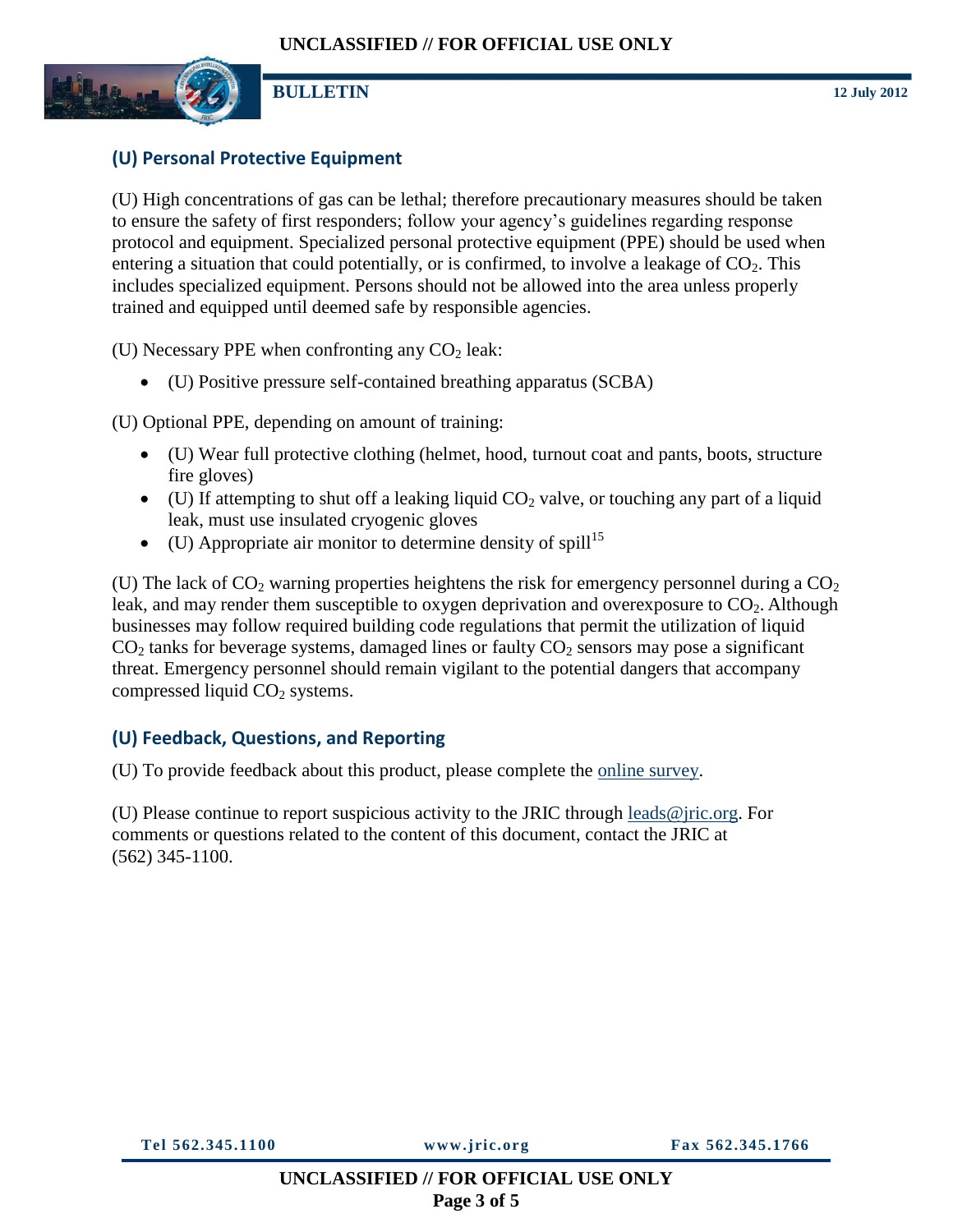

# **(U) Appendix: CO<sup>2</sup> Technical/Specific Information**

- (U)  $CO<sub>2</sub>$  is a gas at standard temperature and pressure, and is converted into a liquid for ease of transportation, use and cost efficiency. Liquid  $CO<sub>2</sub>$  reverts to a gas upon return to standard temperature and pressure. It expands at a ratio of approximately 1:553, meaning every liter of liquid equates to approximately 553 cubic liters of gas, which can replace oxygen in the air with  $CO<sub>2</sub>$ , and may result in an oxygen deficient atmosphere.
- (U)  $CO<sub>2</sub>$  at a 50 percent concentration can reduce oxygen to a level that is immediately dangerous to life; however, when inhaled, toxic effects begin at concentrations as low as 15 percent.
- (U) The concentration of  $CO<sub>2</sub>$  in the atmosphere is around 0.038 percent, or 380 parts per million (ppm). Leaks increase the concentration of  $CO<sub>2</sub>$  in the immediate environment, dramatically increasing the potential for adverse health effects among exposed parties.
- (U)  $CO<sub>2</sub>$  is not flammable; however, vessels containing carbon dioxide may rupture when heated. If safe to do so, move all carbon dioxide containers away from a fire. Cool containers with water from a protected location to avoid heat damage and excessive increase in pressure. If unable to keep containers cool, evacuate the area.

| <b>Interpretation of NFPA Hazard Rating Indices</b> |                |                                                                                                |                         |
|-----------------------------------------------------|----------------|------------------------------------------------------------------------------------------------|-------------------------|
| <b>Health (Blue)</b>                                |                |                                                                                                |                         |
| 4                                                   | <b>Danger</b>  | May be fatal on short exposure. Specialized protective equipment required                      |                         |
| 3                                                   | Warning        | Corrosive or toxic. Avoid skin contact or inhalation - can cause serious injury                | $\overline{\mathbf{0}}$ |
| 2                                                   | Warning        | May be harmful if inhaled or absorbed                                                          |                         |
| 1                                                   | <b>Caution</b> | May be irritating                                                                              | $\bf{0}$                |
| $\bf{0}$                                            | -------        | No unusual hazard under fire conditions                                                        | <b>SA</b>               |
|                                                     |                | <b>Flammability (Red)</b>                                                                      |                         |
| 4                                                   | <b>Danger</b>  | Readily flammable gas or easily vaporized and extremely flammable liquid                       |                         |
| 3                                                   | <b>Warning</b> | Liquid or solid that will ignite under most ambient conditions.                                | Gas CO <sub>2</sub>     |
| 2                                                   | <b>Caution</b> | Liquid or solid that is combustible if moderately preheated or exposed to high temperature     |                         |
| 1                                                   | ------         | Combustible if heated significantly                                                            |                         |
| 0                                                   | ------         | Not combustible                                                                                |                         |
| <b>Instability or Reactivity (Yellow)</b>           |                |                                                                                                |                         |
| 4                                                   | Danger         | Will readily detonate at normal ambient temperature and pressure conditions                    | $\overline{\mathbf{0}}$ |
| 3                                                   | Danger         | May be explosive if shocked, heated under confinement or mixed with water                      |                         |
| 2                                                   | <b>Warning</b> | Unstable (may violently decompose but not detonate) or may react violently if mixed with water | 3<br>$\bf{0}$           |
| 1                                                   | <b>Caution</b> | May react if heated or mixed with water but not violently                                      |                         |
| $\bf{0}$                                            | <b>Stable</b>  | Not reactive when mixed with water                                                             | <b>SA</b>               |
| <b>Special Fire-related Notices (White)</b>         |                |                                                                                                |                         |
|                                                     | $\mathbf w$    | Water Reactive - Substance poses a potential hazard if water is used for fire fighting         | Liquid CO <sub>2</sub>  |
|                                                     | ΟХ             | Oxidizing Agent - Substance may increase the rate of combustion of other materials             |                         |
|                                                     | SΑ             | Simple Asphyxiant - Substance may cause asphyxiation when in contact                           |                         |

(U) National Fire Protection Association (NFPA) Hazard Rating Information is summarized on a diamond-shaped diagram that can rapidly alert personnel to substances that require special vigilance. Hazards are rated from 0 (no unusual hazard) to 4 (severe hazard). Ratings are given for Health, Flammability and Instability (or Reactivity) and displayed in three colored diamonds. A white diamond at the bottom of the diagram is reserved for information on special hazards associated with firefighting - alerting to reactivity with water or significant oxidizing potential. Further information may be obtained online a[t http://www.uigi.com/msds\\_intro.html](http://www.uigi.com/msds_intro.html)

**Tel 562.345.1100 www.jric.org Fax 562.345.1766**

#### **UNCLASSIFIED // FOR OFFICIAL USE ONLY Page 4 of 5**